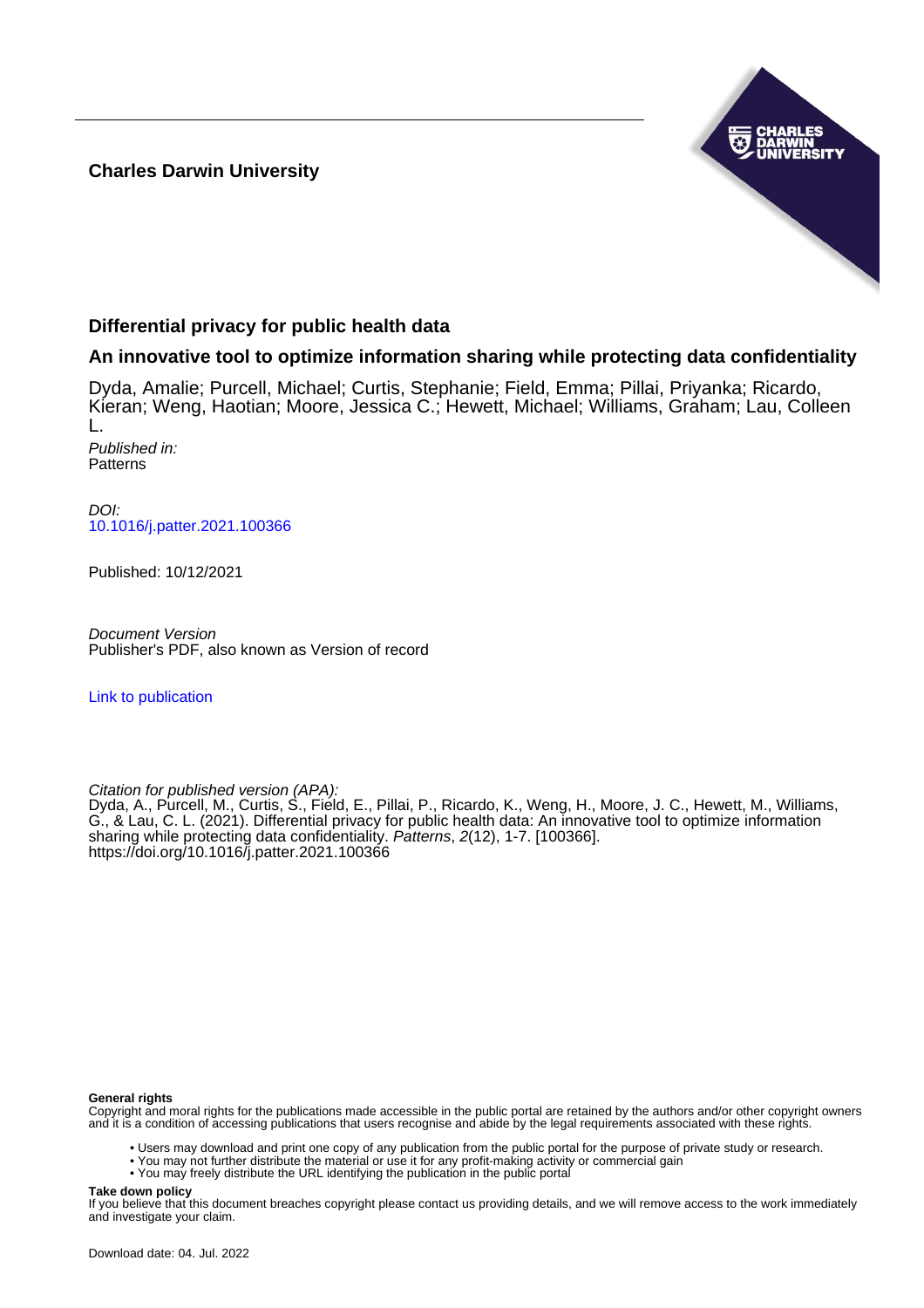





# Differential privacy for public health data: An innovative tool to optimize information sharing while protecting data confidentiality

Amalie Dyda,[1](#page-1-0)[,9,](#page-1-1)[\\*](#page-1-2) Michael Purcell,<sup>[2](#page-1-3),[9](#page-1-1)</sup> Stephanie Curtis,<sup>3</sup> Emma Field,<sup>[4](#page-1-5)[,5](#page-1-6)</sup> Priyanka Pillai,<sup>[6](#page-1-7)</sup> Kieran Ricardo,<sup>2</sup> Haotian Weng,<sup>2</sup> Jessica C. Moore,<sup>[7](#page-1-8)</sup> Michael Hewett,<sup>[8](#page-1-9)</sup> Graham Williams,<sup>[2](#page-1-3)</sup> and Colleen L. Lau<sup>[1](#page-1-0),[4](#page-1-5)</sup>

<span id="page-1-0"></span>1School of Public Health, University of Queensland, 288 Herston Road, Herston, QLD 4006, Australia

<span id="page-1-3"></span>2Software Innovation Institute, Australian National University, CSIT Building (#108), North Road, Acton, ACT 2601, Australia

<span id="page-1-4"></span>3National Centre for Epidemiology and Population Health, Australian National University, Acton, ACT, Australia

<span id="page-1-5"></span>4Research School of Population Health, Australian National University, 62 Mills Road, Acton, ACT 2601, Australia

<span id="page-1-6"></span>5Global and Tropical Diseases Division, Menzies School of Health Research, Charles Darwin University, Darwin, NT, Australia

<span id="page-1-7"></span>6Doherty Institute, 792 Elizabeth Street, Melbourne, VIC 3000, Australia

<span id="page-1-9"></span><span id="page-1-8"></span>7School of Computing, Australian National University, CSIT Building (#108), North Road, Acton, ACT 2601, Australia <sup>8</sup>The National Centre for Geographic Resources & Analysis in Primary Health Care (GRAPHC), Research School of Population Health,

Australian National University, 62 Mills Road, Acton, ACT 2601, Australia

<span id="page-1-1"></span>9These authors contributed equally

<span id="page-1-2"></span>\*Correspondence: [a.dyda@uq.edu.au](mailto:a.dyda@uq.edu.au)

<https://doi.org/10.1016/j.patter.2021.100366>

THE BIGGER PICTURE Differential privacy is an innovative technique that can be applied to data to protect confidentiality. This has been used primarily to protect private sector data, but has significant implications for public health. We describe the methods of differential privacy in terms understandable to a non-computerscience audience. To our knowledge, this is the first article describing differential privacy in language and context appropriate for a health audience. The case study described shows the feasibility of the use of differential privacy for public health surveillance data to optimize information sharing while protecting data confidentiality. This method allows for data to be released in more granular detail in terms of time, place, and person without compromising privacy and confidentiality. Future research needs to consider other use cases, including a range of surveillance systems and applications in other types of health data.

Concept: Basic principles of a new  $\mathbf{2}$ 3 4 5 data science output observed and reported

#### **SUMMARY**

Coronavirus disease 2019 (COVID-19) has highlighted the need for the timely collection and sharing of public health data. It is important that data sharing is balanced with protecting confidentiality. Here we discuss an innovative mechanism to protect health data, called differential privacy. Differential privacy is a mathematically rigorous definition of privacy that aims to protect against all possible adversaries. In layperson's terms, statistical noise is applied to the data so that overall patterns can be described, but data on individuals are unlikely to be extracted. One of the first use cases for health data in Australia is the development of the COVID-19 Real-Time Information System for Preparedness and Epidemic Response (CRISPER), which provides proof of concept for the use of this technology in the health sector. If successful, this will benefit future sharing of public health data.

#### **BACKGROUND**

The coronavirus disease 2019 (COVID-19) pandemic has highlighted the need for the timely collection and sharing of public health data to provide information for policy makers and frontline workers to make rapid and informed decisions. It is important that sharing of data is balanced with protecting the confidentiality of an individual's health information. In this paper we discuss a cybersecurity method known as differential privacy, an innovative mechanism that could be used to optimize information sharing while protecting the confidentiality of public health surveillance data. Privacy refers to an individual's right to decide whether information about him or her is released, while confidentiality is an assurance given by a data holder that they will not violate any individual's privacy by releasing data the individual desires to be private. Privacy prevents information about a

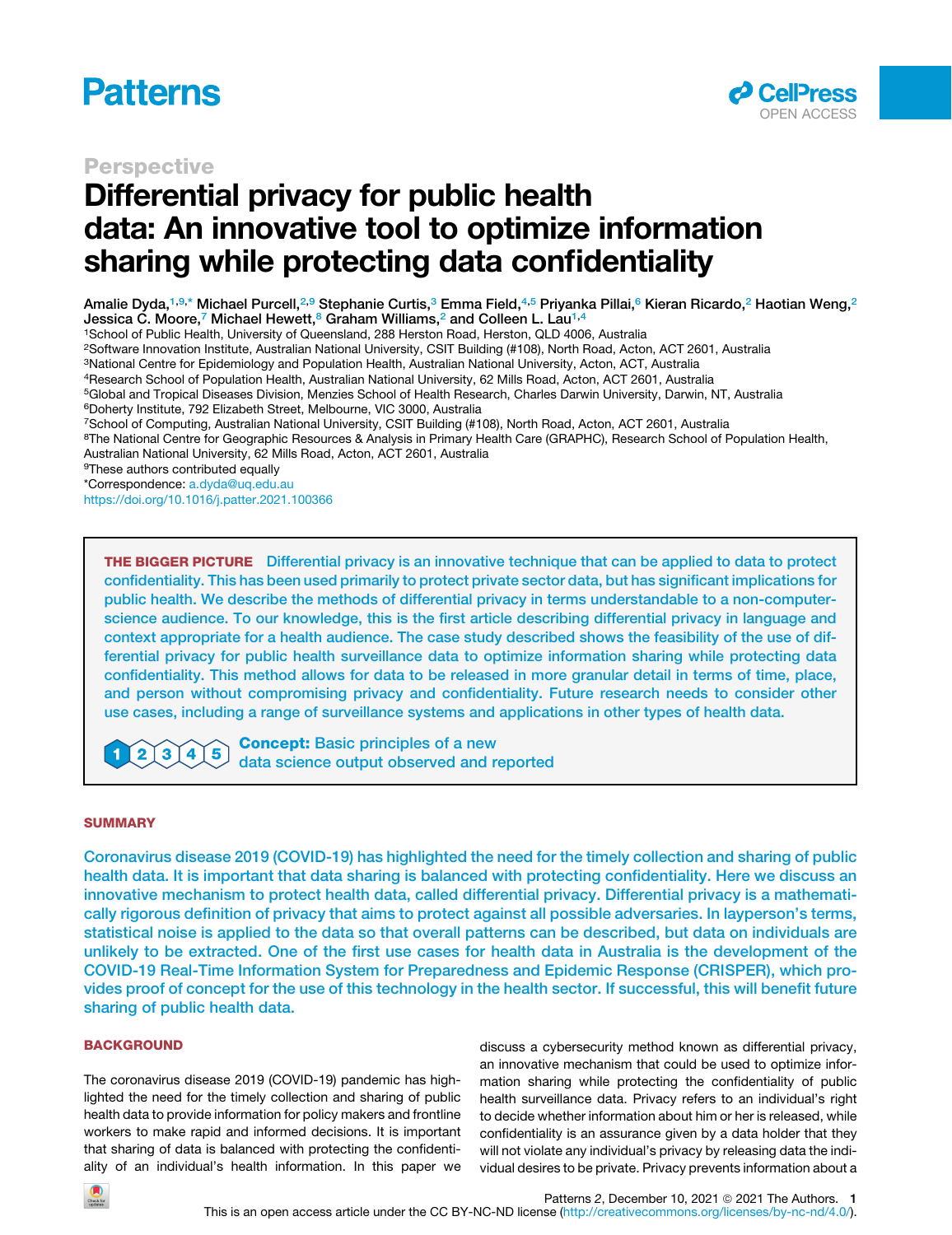



person being shared, and confidentiality ensures data relating to that individual are shared only with authorized parties, while his or her identity is protected.<sup>[1](#page-6-0)</sup>

#### PREVIOUS BREACHES OF HEALTH DATA CONFIDENTIALITY IN AUSTRALIA

Concerns regarding data confidentiality are warranted, with numerous previous data breaches occurring in relation to health data in Australia. In one such example, a graph from South Australia Health reporting data on children treated at hospital for respiratory infection, gastroenteritis, and whooping cough was displayed online from 2005 to 2018. The graph was linked to the source data, including names, date of birth, and test results, and had recorded 300 views before the breach was iden-tified and the data were removed.<sup>[2](#page-6-1)</sup> Another example of a serious breach involved data provided by individuals to the Red Cross Blood Service between 2010 and 2016. Personal and health information, including details about ''at-risk behavior,'' were completed in an online application form. The file containing all these data was moved to an unsecure device and accessed by an unauthorized party.<sup>3</sup> Both of these examples involve datasets that contained personal identifiers.

There are also instances in which datasets have been shared with measures put in place to protect confidentiality, such as the removal of primary identifiers (e.g., name), but breaches have occurred. For example, on August 1, 2016, the Australian Department of Health publicly released medical billing records of 2,985,511 unique individuals on the [data.gov.au](https://data.gov.au) website. The records included Medicare Benefits Scheme (MBS) data from 1984 to 2014 and Pharmaceutical Benefits Scheme (PBS) data from 2003 to 2014, containing historical health data of around 10% of the population, including details on services provided by doctors, pathologists, diagnostic imaging, and allied health.<sup>[4](#page-6-3)</sup> The dataset was released for research in the public interest and used anonymized unique identifiers while applying numerous confidentiality measures to prevent information from being identifiable, including encryption, perturbation, aggregation, and exclusion of rare events. The dataset was downloaded approximately 1,500 times while it was publicly available.

In December 2016, the Australian Department of Health was alerted by computer science researchers at the University of Melbourne that it was possible to decrypt Medicare service provider unique identifiers.<sup>[4](#page-6-3)</sup> The University of Melbourne researchers used cryptographic attack methods (finding a security weakness, usually in the code) to recover information from the dataset. The researchers did not reveal personal information when reporting their findings, so no individual's privacy was compromised. Rather, it was used as an example of the importance of data security and the challenges of performing de-identification. The authors outlined their methods in a paper, ''Health Data in an Open World,"<sup>[4](#page-6-3)</sup> which explains how individuals could be re-identified through decryption and linking.

#### HOW PREVIOUS DATA BREACHES HAVE AFFECTED ACCESS TO SURVEILLANCE DATA IN AUSTRALIA

Following an investigation into the MBS and PBS data breaches described above, it was concluded that decision-making at the Australian Department of Health for releasing these data was not a clear and documented approval process, and there were no rigorous risk management processes or any significant degree of cross-government coordination.<sup>[5](#page-6-4)</sup> Consequently, the Australian government published guidance on the ''Process for Publishing Sensitive Unit Record Level Public Data as Open Data,"<sup>[6](#page-6-5)</sup> which provides guidance on releasing datasets related to sensitive information. In addition, the Commonwealth Government Privacy Amendment (Re-identification Offence) Bill 2016 was introduced as a method of deterrence to make it an offense for an entity to intentionally re-identify information that has been disclosed by a Commonwealth agency.<sup>7</sup> Overall, there was an emphasis on the failure of the government, rather than appreciation for the relationship between researcher and agency, to ensure privacy breaches did not occur. The Notifiable Data Breaches program was also introduced in 2018, which requires that organizations notify individuals and the Office of the Australian Information Commissioner when a data breach, which may cause serious harm, occurs.<sup>8</sup>

#### CURRENT STRATEGIES TO ENSURE DATA PRIVACY

When data custodians allow access to data, several techniques can be used to protect privacy, which focus on altering either datasets or processes around data access, including the following:

- $\bullet$  De-identification is the process of (1) removing personal identifiers (such as name and address) and typically replacing them with token identifiers and (2) removing or altering other information that may permit the re-identification of an individual through linkage with other data whereby persons are identified.<sup>[9](#page-6-8)</sup> This process should also consider whether data are potentially identifiable, even after the name and address are removed. Data, particularly small datasets, can be potentially re-identifiable through indirect identification, using a combination of variables such as date of birth and postcode, or these variables can be used to significantly narrow down the number of people who would fit the set of criteria.<sup>[10,](#page-6-9)[11](#page-6-10)</sup>
- **Aggregation** involves presenting data in a summarized format, particularly when there is a small number of people reported in a geographic area or as some other subgroup (e.g., by ethnicity).  $12$
- Authentication is the process of identifying the person(s) accessing the data. Digital identity verification is a common feature of authentication, which results in having multiple ''digital identities'' through the use of different log-in and password combinations.<sup>[13](#page-6-12)</sup>
- **Authorization** is providing defined roles or operations for how the data are accessed and used. $14$
- **Encryption** is the process of using an algorithm to scramble data, and a key is used by those with authoriza-tion to unscramble and decrypt the data.<sup>[13](#page-6-12)</sup>

#### A POTENTIAL INNOVATIVE SOLUTION: DIFFERENTIAL PRIVACY

A possible solution to improve data security when making sensitive health data securely available is the use of the recently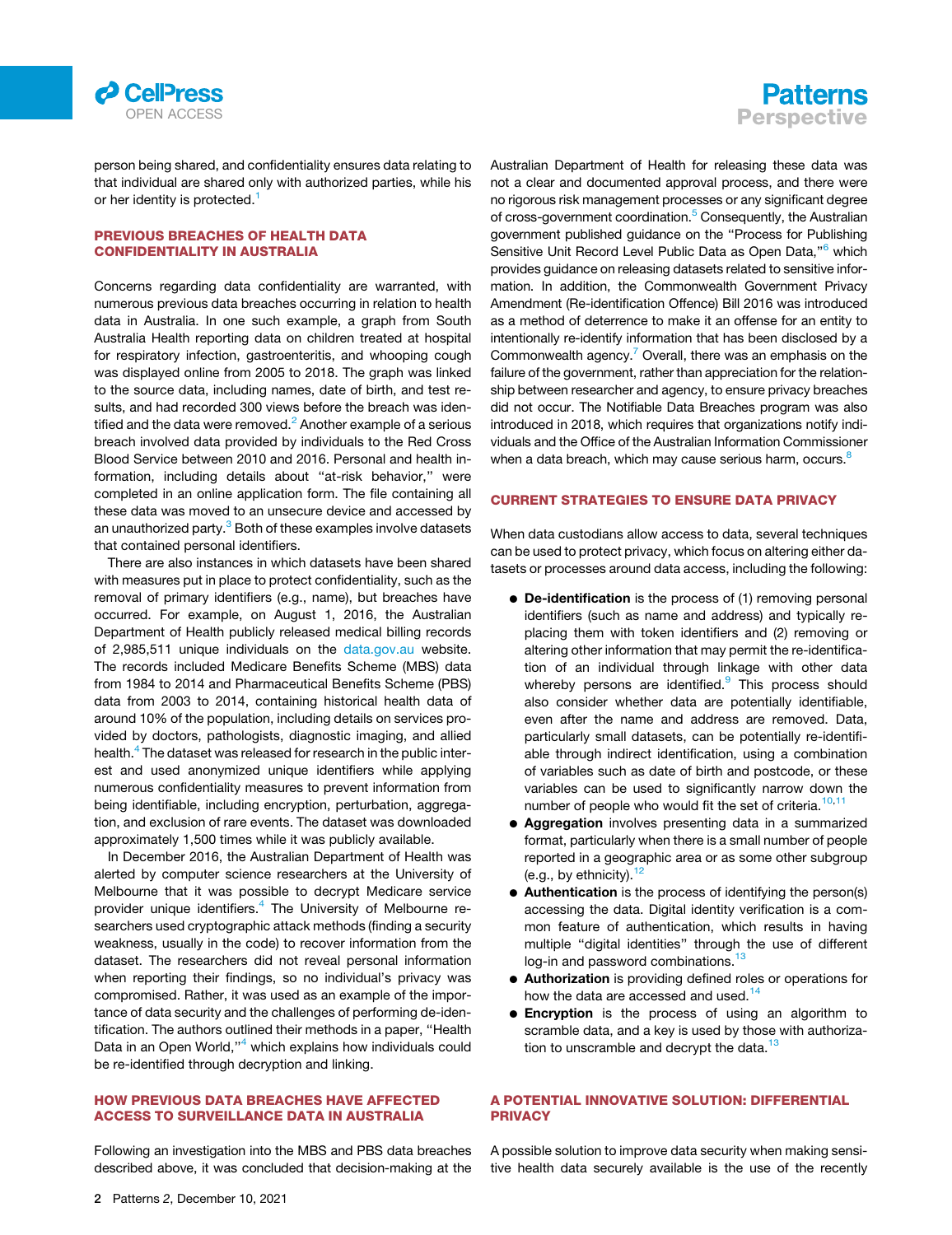## **Patterns Perspective**



<span id="page-3-0"></span>

#### Figure 1. Comparative plot of the density functions of the Laplace (0; 1) and the Gaussian (0; 1) distributions

Note that the Laplace distribution has a sharp ''peak'' at zero, while the Gaussian is more rounded. Also note that the tails of the Laplace distribution are much heavier than those for the Gaussian distribution. That is, samples drawn from the Laplace distribution are more likely to be farther away from the mean than are samples drawn from the Gaussian distribution.

developed cybersecurity method known as differential privacy. Differential privacy is a mathematically rigorous definition of privacy that aims to protect against all possible adversaries who might want to compromise privacy and confidentiality. It does this by limiting the information gained by the worst possible adversary: someone who knows all but one row of the database, has infinite computing power, and attempts to discover the remaining row of the database through targeted queries. In layperson's terms, statistical noise is applied to the data so that overall epidemiological patterns can be described but individual data cannot be extracted. To date, this has primarily been used in the private sector and in the area of data science, with application of the method by Apple and Google,  $15,16$  $15,16$  $15,16$  as well as in the release of the 2020 US census data.<sup>[17](#page-6-16)</sup> The application of differential privacy for health data is starting to be recognized, with some researchers in the field recommending its use for creating health datasets for secondary purposes,<sup>[18](#page-6-17)</sup> and one pilot study applying the technique to query a patient database to select individuals for recruitment into a clinical trial.<sup>[19](#page-6-18)</sup>

#### CASE STUDY

What would a worst-case adversary look like? Imagine a scenario where the adversary, Eve, knows everything about everyone in her community except Alice. Suppose also that Eve has unlimited computational resources. Eve's goal is to analyze any data that have been released about the people in her community to try to determine if Alice has been diagnosed with COVID-19.

● Is it safe to release aggregate data? No. If Eve has access to any exact statistic, like the mean, count, or variance, that included Alice, she can easily compute what these statistics would be in the case where Alice has/has not been diagnosed with COVID-19. Eve can then compare these to the true values and deduce whether Alice has been diagnosed with COVID-19.

- Will low-count cells suppression work? No, the privacy attack detailed above works regardless of how many people are in the community.
- Will methods like binning work? Binning is a method that allows the grouping of continuous values into a smaller number of groups or "bins."<sup>[20](#page-6-19)</sup> This may be useful for some types of health data but not for all. Binning will sometimes protect Alice's identity from Eve, but is much less likely to be effective at protecting everyone's identity from all possible attackers. Suppose:
	- the bins are counts of COVID-19 notifications of 0-5 and 6–10 cases,
	- the true number of COVID-19 cases is 6, and
	- $\bullet$  Alice has been diagnosed with COVID-19.

Eve uses her ancillary data to calculate that the number of COVID-19 cases, excluding Alice, is 5. Eve compares this to the released data that state that the number of cases is in the 6–10 bin and deduces that Alice has been diagnosed with COVID-19.

One of the most common ways to achieve differential privacy is to add Laplace noise to the statistics. $21$  To do so, we first compute the exact statistics, then generate random values distributed according to the Laplace distribution, and finally add the random (noise) values to the exact statistics. This results in a differentially private version of the original data, which are the statistics that are released. We have used the term statistics here, given that this is common terminology in public health. However, in the language of differential privacy, the data that we release would more commonly be called the ''query responses'' and will be referred to as this henceforth.

The Laplace distribution is similar to the more familiar Gaussian (normal) distribution (as shown in [Figure 1\)](#page-3-0) in that both are symmetric about some mean value and that random samples drawn from either distribution will tend to be tightly clustered around the mean. The Laplace distribution has somewhat heavier tails than the Gaussian distribution, however, and is more likely to produce samples that are far from its mean. It turns out that this property is critical for ensuring that the addition of Laplace noise is sufficient to guarantee differential privacy.

Following the case study above, assume that:

- d Eve knows the COVID-19 status of all community residents except Alice;
- d Eve knows that there are 999 cases in her community. That is, if Alice has not been diagnosed with COVID-19, there will be 999 cases. Or if Alice has been diagnosed, there will be 1,000 cases;
- random Laplace noise is added to the count before being released to Eve;
- $\bullet$  the query response released to Eve is 998;
- Eve knows the privacy protocol;
- d Eve believes both outcomes are equally likely. That is, before observing the query response, Eve believes that there is a 50% chance that Alice has been diagnosed with COVID-19.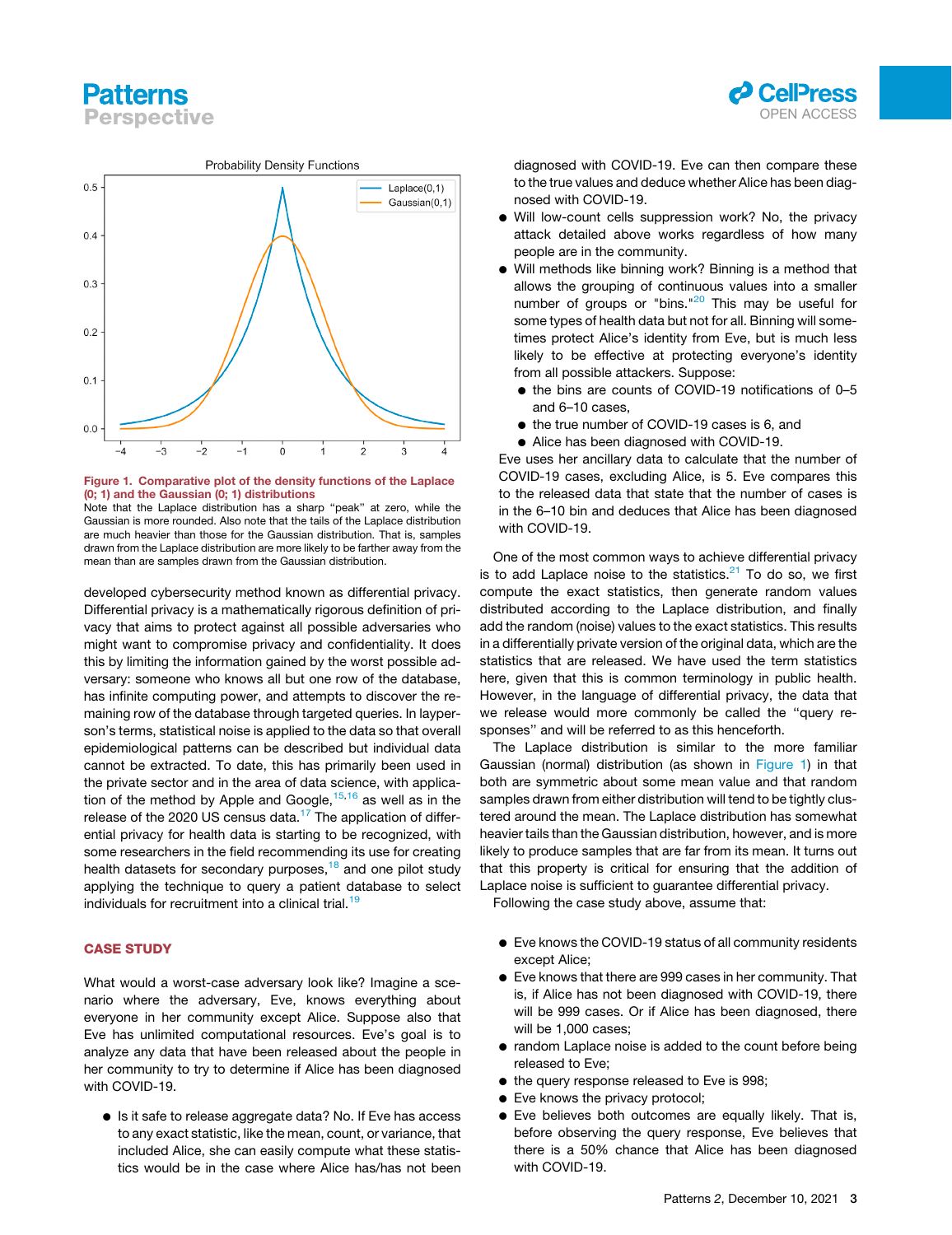

<span id="page-4-0"></span>

Figure 2. Distribution of the probabilities of query responses produced by the Laplace mechanism when Alice has been diagnosed with COVID-19 (blue) and when Alice has not been diagnosed with COVID-19 (orange).

<span id="page-4-1"></span>[Figure 2](#page-4-0) shows the distribution of the values produced by the Laplace mechanism when Alice has or has not been diagnosed with COVID-19. The distributions of the probabilities of query responses under the two scenarios are virtually indistinguishable.

From Eve's ancillary data, she knows that either there were 999 cases and Alice has not been diagnosed with COVID-19, or there were 1,000 cases and Alice has been diagnosed with COVID-19. Because Eve knows the privacy protocol, she can calculate the probabilities that any count would be released under each scenario. Because Eve believes both outcomes are equally likely, Eve's optimal strategy is to guess that Alice's diagnosis is whatever maximizes the likelihood of the observed query response. For example, suppose that the query response is 998. Eve knows that the probability of this happening is 4.1% if Alice has been diagnosed with COVID-19 and 4.5% otherwise. So, Eve's best guess is that Alice has not been diagnosed with COVID-19. Suppose, however, that the query response is 1,003. Eve knows that the probability of this happening is 3.8% if Alice has been diagnosed with COVID-19 and 3.3% otherwise. So, in this case Eve's best guess is that Alice been diagnosed with COVID-19. Importantly, regardless of the actual query response, we can apply Bayes formula (a mathematical formula used for calculating conditional probabilities) to show that there is a 47.5% chance that Eve's guess is incorrect. Therefore, the best Eve can do is little better than random guessing.

#### HISTOGRAM QUERIES

One particularly important class of queries that can be made differentially private by addition of Laplace noise is histogram queries. A histogram query returns the set of values for the rows in the database and the number of rows that have each possible value. For example, consider a database that consists of the age group of every person who had a COVID-19 test on a given date. A histogram query on that database simply counts the number of persons in each age group.



Histogram queries can be made differentially private by adding independent Laplace noise to the count for each possible value. Somewhat surprisingly, the scale of the noise that must be added to achieve a given level of privacy (see '['Privacy](#page-4-1) [budget'](#page-4-1)' below) does not depend on the number of possible values. For example, the amount of noise that must be added to each count is the same whether there are 5 possible values or 500. Furthermore, the scale of the noise does not depend on the population size. Therefore, if the population size is large and the number of possible values is small, then the magnitude of the noise will be small relative to the true counts.

Returning to the example COVID-19 database described above, suppose that the persons' ages were reported in eight categories: 0–9, 10–19, 20–29, 30–39, 40–49, 50–59, 60–69, and 70+ years. A histogram query on this database would then return eight counts, one for each possible age group. This query can be made differentially private by adding independent Laplace noise to each of these counts. [Figure 3](#page-5-0) depicts the results of a non-private histogram query alongside a differentially private (perturbed counts) version of the same query, showing very similar overall patterns of age distribution.

#### PRIVACY BUDGET

The strength of the privacy guarantee provided by a differentially private release mechanism depends on the scale of the Laplace noise that is added. In general, adding more noise yields stronger privacy. The strength of this privacy guarantee, or the privacy budget, is based on the value of a privacy parameter called epsilon (e). Smaller values of epsilon yield stronger privacy guarantees.<sup>[22](#page-7-0)[,23](#page-7-1)</sup> Unfortunately, smaller values of epsilon also require adding more noise to the exact query responses, making them less accurate. When releasing data, an appropriate balance between accuracy and privacy needs to be determined. This is known as the privacy-utility trade-off.

The privacy guarantees described above apply only when a differentially private release mechanism is used to answer a single query. In practice, however, a release mechanism may be required to compute responses to many queries. For example, in a dataset containing COVID-19 data, an individual may search for all COVID-19 cases in a specific location, for which a differentially private result would be produced. However, each time this search is run, a new differentially private result would be produced. Each resulting search is considered an additional query. Answering multiple queries weakens the privacy guarantee that any release mechanism can provide. Hence, if a system using differential privacy allows more than one query, there should be a limit on the number of queries allowed. If an unlimited number of queries were allowed, this may make the data re-identifiable. To see why, suppose that the Laplace mechanism is used to compute many independent responses to a query. In this case, an attacker could compute the average of the noisy query responses to obtain a very accurate estimate of the exact query response, which would defeat the purpose of applying noise in the first place! One of the most important properties of differentially private release mechanisms is that they allow us to quantify the strength of the privacy guarantee that a release mechanism can provide when used to answer multiple queries. In general, halving the privacy parameter allows us to answer twice as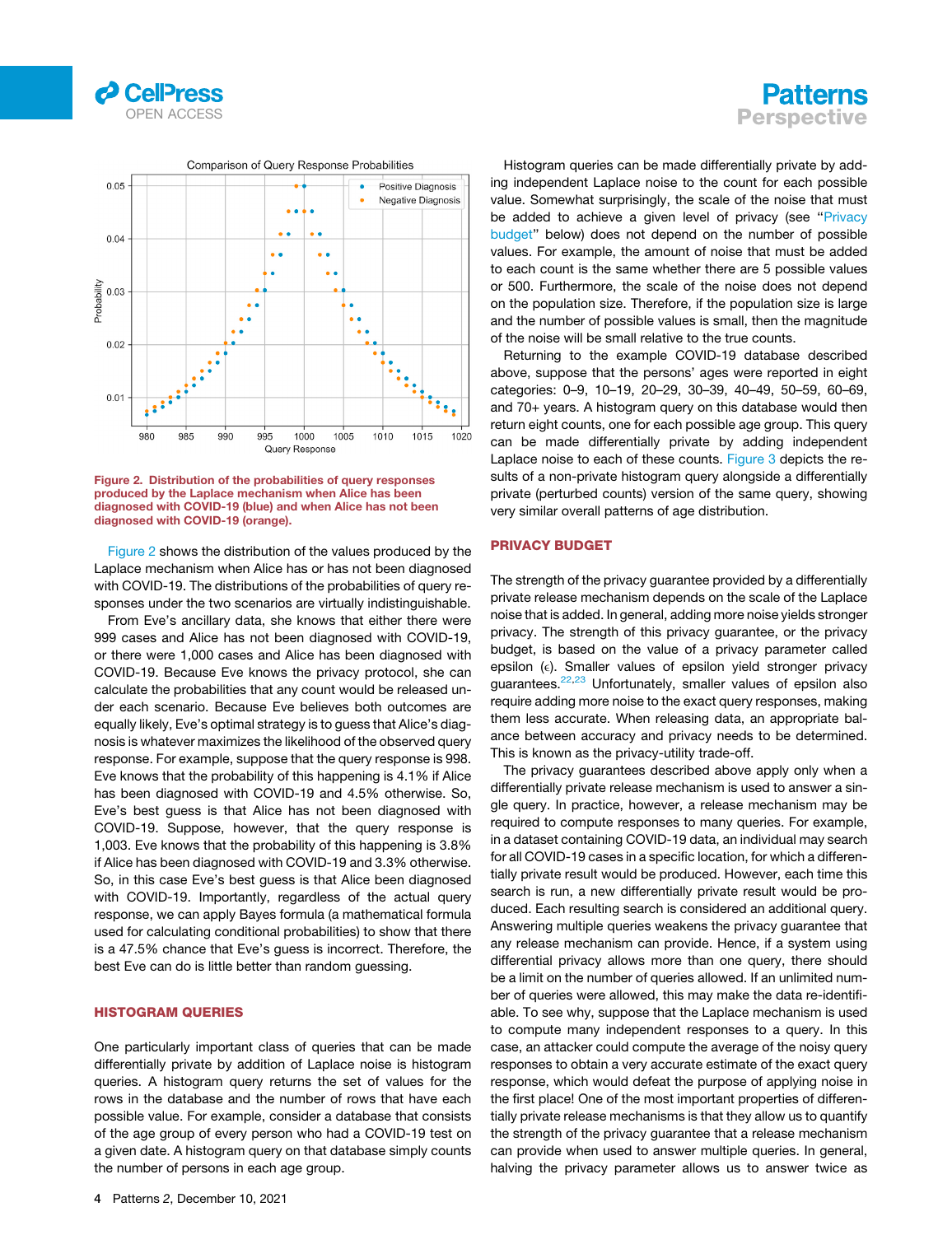# **Patterns Perspective**



<span id="page-5-0"></span>

Figure 3. Histogram of real data (blue) compared with differentially private query responses of the same dataset ( $\epsilon$  = 1/8; orange).

many queries while providing the same privacy guarantee. This property is known as composability.<sup>[24](#page-7-2)</sup>

Composability offers a way to provide strong privacy guarantees when a differentially private release mechanism is used to respond to multiple queries. To do so, we need to calculate the value of epsilon that we are going to use (i.e., how much noise are we going to add) for each query. To calculate the privacy budget, we compute the value of epsilon for each query individually and then add them up. The total is then compared with a chosen threshold to ensure that the system provides a strong enough privacy guarantee. As with individual queries, systems with smaller privacy budgets provide stronger privacy guarantees. One commonly applied rule of thumb is that epsilon ''should be thought of as a small number, between approxi-mately 1/1,000 and 1.<sup>1[25](#page-7-3)</sup>

#### PRACTICAL CONSIDERATIONS

One major barrier to the widespread adoption of differential privacy is the paucity of available software tools that provide secure and efficient implementations of differentially private release mechanisms and that can be used by those without computer science expertise. Some of the more popular existing tools $22,26-28$  $22,26-28$  provide implementations of commonly used differentially private release mechanisms for use in the Python, R, SQL, and C++ programming languages. Unfortunately, even the simplest of differentially private release mechanisms, such as the Laplace mechanism described above, require careful implementation to ensure adequate protection for real-world data.[29](#page-7-5) Furthermore, it can be difficult for non-experts to effectively wield the tools that are available, since doing so requires an understanding of how to choose an appropriate value for epsilon and of how to compute the sensitivity of a given query. To address these shortcomings, one of the authors (M.P.) has developed the Python library ReIM, $30$  which provides easy-touse, secure implementations of many fundamental differentially private release mechanisms. The package includes a synthetic dataset designed to reflect possible real-world COVID-19 testing data and examples of how RelM can be used to release differentially private histograms as per the example described above.

#### ADVANTAGES AND LIMITATIONS OF USING DIFFERENTIAL PRIVACY FOR HEALTH DATA

There are a number of distinct advantages to the use of differential privacy for health data. The examples described previously are of small-scale datasets with minimal variables to explain the concept. In real-world public health datasets, however, there are often thousands of counts of disease incidence with a large number of variables, such as age, sex, ethnicity, and geographical location. We suggest that differential privacy in this context can be even more useful. The rigorous privacy guarantees that differential privacy provides make it possible to determine how many counts can be safely released given some fixed privacy budget. For sufficiently large populations it is possible to release thousands of differentially private query responses with both small relative errors and strong privacy guarantees. So, it can be possible to use differential privacy to release query responses in forms such as dashboards that allow for interrogation of the data across numerous variables.

In addition to providing added security, the primary datasets can remain with the data custodian so that it is possible for users to make queries even though the data have not been specifically released to those conducting analyses, e.g., public health practitioners and researchers. Data privacy can also be increased by limiting the number of queries from each user. Differential privacy is most suitable for large datasets for the presentation of counts, rates, and summary statistics (with a caveat that users accept that the released data have been perturbed).

There are also limitations to the use of this technology. Differential privacy is less suitable for data where there are low counts, as the amount of noise applied will more significantly affect the results. For example, reporting a differentially private estimate of 300 cases of COVID-19 in a postcode compared with the true value of 297 has minimal impact on the usefulness of the data. However, reporting a differentially private estimate of eight cases compared with the true value of four has a larger impact on accuracy and usefulness. In instances with very low counts, differential privacy may also result in negative counts; hence, further work is needed to extend differential privacy for very low value counts to be used in public health surveillance. Similarly, differential privacy is not useful in instances where exact counts are required, or when exact counts are released by other sources, e.g., media reports of the exact number of new COVID-19 cases.

#### POSSIBLE USES FOR PUBLIC HEALTH

With the added protection afforded by differential privacy, it may be possible to share more detailed information about health and disease patterns in a public forum. This would allow clinicians, public health practitioners, researchers, and the general public to access more timely and detailed information about diseases. This is particularly important during rapidly evolving situations such as public health emergencies like outbreaks and pandemics. For example, during the COVID-19 pandemic, a number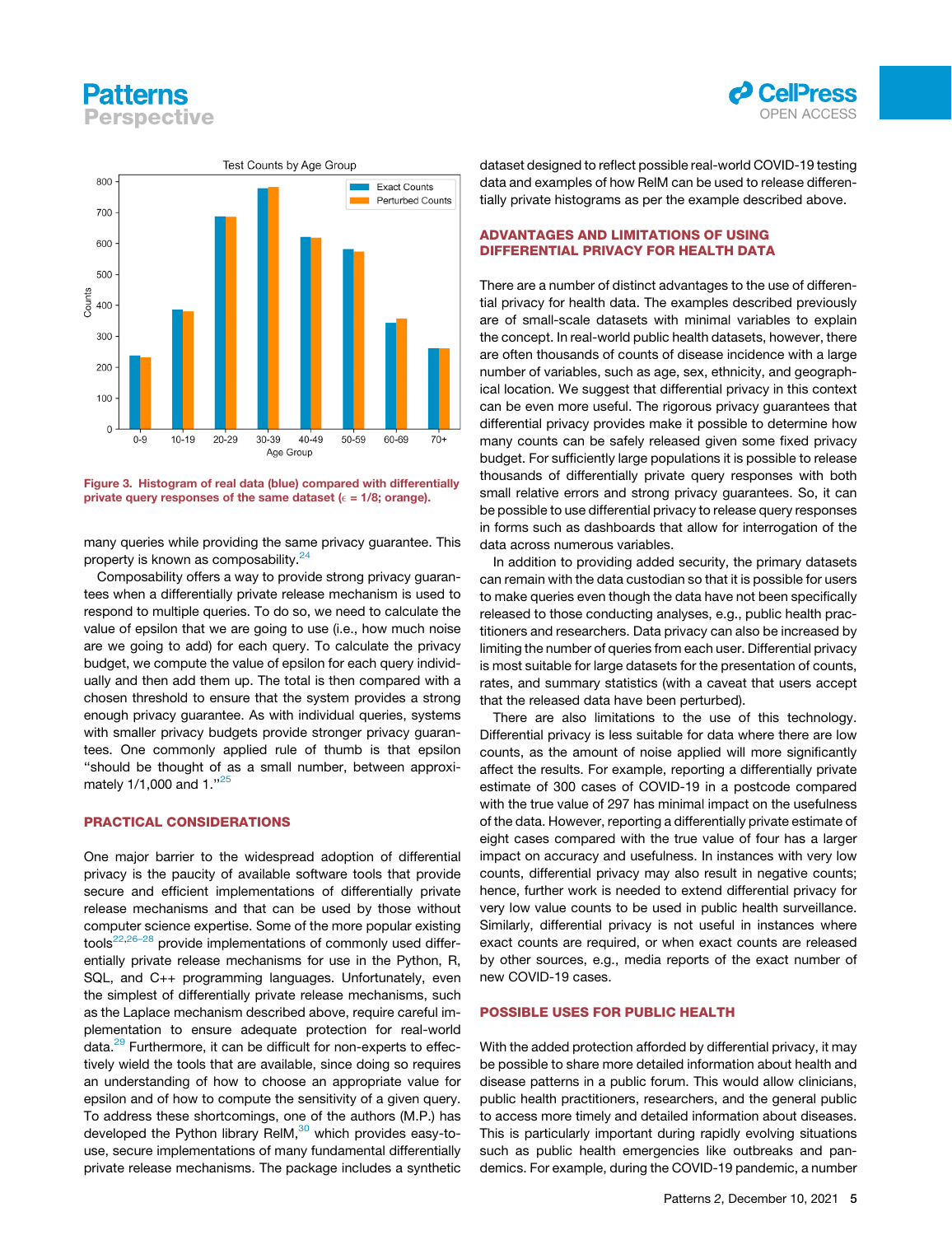



of inquiries have identified the need to do better at including general practitioners and other primary health care workers in the response, including improving their ability to access detailed data about disease epidemiology and spread.  $31,32$  $31,32$  Currently, releasing details about COVID-19 cases such as exposure site and demographics (e.g., indigenous status and age) and postcode could potentially enable identification of individuals who have tested positive for COVID-19. Differential privacy could significantly improve protection of this type of data release.

One of the first uses of differential privacy for health purposes in Australia is the development of the COVID-19 Real-Time Information System for Preparedness and Epidemic Response (CRISPER) by our team. This system includes multiple dashboards to visualize and interact with data, including data on confirmed cases and deaths, source of infection, contact tracing alert locations, and laboratory testing. CRISPER's interactive mapping tool allows users to interrogate data based on time *and* place *and* source of infection, and answer questions specific to their information needs. $33$  At the time of writing, these functionalities were not available through health department websites. For example, general practitioners could obtain information about the number of locally acquired new cases over the past 14 days in the postcodes surrounding the clinic, and use this information for risk assessment for themselves, their staff, and their patients. CRISPER is designed to use a differential privacy algorithm through a data engine to protect data that are not publicly available (e.g., data stratified by age, sex, and comorbidities). Access to line-listed data has been the major challenge for the CRISPER project, and the system currently uses data scrapers and application programming interfaces (APIs) to parse data from a number of public sources such as health department websites. However, once access to linelisted data has been approved, the system is ready to ingest more detailed data and release differentially private query responses. The use of differential privacy in the CRISPER project provides a proof of concept of the application of this innovative mechanism, which may encourage sharing of public health data in the future by providing enhanced privacy and confidentiality.

#### ACKNOWLEDGMENTS

We would like to acknowledge that funding for this article was provided by a grant from the Australian Partnership for Preparedness Research on Infectious Disease Emergencies (APPRISE)-National Health and Medical Research Council (NHMRC) Centre for Research Excellence. C.L.L. was supported by an NHMRC Fellowship (APP1193826).

#### AUTHOR CONTRIBUTIONS

All authors developed the original idea and planned the writing of the manuscript. A.D., E.F., P.P., S.C., and C.L.L. contributed to the research underpinning the manuscript. M.P., K.R., H.W., G.W., J.M., and M.H. assisted with the computer science interpretation for a public health audience and provided analysis for examples used in the paper. A.D. and M.P. led the writing of the manuscript. All authors provided ongoing feedback and approved the final version of the manuscript.

#### DECLARATION OF INTERESTS

The authors declare no competing interests.

#### **REFERENCES**

- <span id="page-6-0"></span>1. [Geiderman, J.M., Moskop, J.C., and Derse, A.R. \(2006\). Privacy and confi](http://refhub.elsevier.com/S2666-3899(21)00228-2/sref1)[dentiality in emergency medicine: obligations and challenges. Emerg.](http://refhub.elsevier.com/S2666-3899(21)00228-2/sref1) [Med. Clin. North Am.](http://refhub.elsevier.com/S2666-3899(21)00228-2/sref1) *24* (3), 633–656.
- <span id="page-6-1"></span>2. Thomas-Wilson S. 7000 Patient records from Women's and Children's hospital exposed online in embedded data. Advertiser. August 4, 2018.
- <span id="page-6-2"></span>3. Australian Red Cross. Blood Service Apologises for Donor Data Leak 28th October 2016. [https://www.donateblood.com.au/media/news/blood](https://www.donateblood.com.au/media/news/blood-service-apologises-donor-data-leak)[service-apologises-donor-data-leak](https://www.donateblood.com.au/media/news/blood-service-apologises-donor-data-leak).
- <span id="page-6-3"></span>4. [Culnane, C., Rubinstein, B.I.P., and Teague, V. \(2017\). Health data in an](http://refhub.elsevier.com/S2666-3899(21)00228-2/sref4) open world. CoRR *abs/1712*[, 05627, arXiv:1712.05627](http://refhub.elsevier.com/S2666-3899(21)00228-2/sref4).
- <span id="page-6-4"></span>5. [Commissioner AGOotAI \(2018\). Publication of MBS/PBS Data: Commis](http://refhub.elsevier.com/S2666-3899(21)00228-2/sref5)[sioner Initiated Investigation Report](http://refhub.elsevier.com/S2666-3899(21)00228-2/sref5).
- <span id="page-6-5"></span>6. Australian Government Department of the Prime Minister and Cabinet. Process for Publishing Sensitive Unit Record Level Public Data as Open Data. [https://blog.data.gov.au/assets/files/process\\_for\\_publishing\\_open\\_](https://blog.data.gov.au/assets/files/process_for_publishing_open_data_dec16.pdf) [data\\_dec16.pdf](https://blog.data.gov.au/assets/files/process_for_publishing_open_data_dec16.pdf).
- <span id="page-6-6"></span>7. Commonwealth Government Privacy Amendment (Re-identification Offence) Bill, Parliament of Australia, 2016. [https://www.aph.gov.au/](https://www.aph.gov.au/Parliamentary_Business/Bills_LEGislation/Bills_Search_Results/Result?bId=s1047) [Parliamentary\\_Business/Bills\\_LEGislation/Bills\\_Search\\_Results/Result?](https://www.aph.gov.au/Parliamentary_Business/Bills_LEGislation/Bills_Search_Results/Result?bId=s1047) [bId=s1047.](https://www.aph.gov.au/Parliamentary_Business/Bills_LEGislation/Bills_Search_Results/Result?bId=s1047)
- <span id="page-6-7"></span>8. Australian Government Office of the Australian Information Commissioner (2021). Notifiable Data Breaches. [https://www.oaic.gov.au/privacy/](https://www.oaic.gov.au/privacy/notifiable-data-breaches/about-the-notifiable-data-breaches-scheme/) [notifiable-data-breaches/about-the-notifiable-data-breaches-scheme/](https://www.oaic.gov.au/privacy/notifiable-data-breaches/about-the-notifiable-data-breaches-scheme/).
- <span id="page-6-8"></span>9. Australian Government Office of the Australian Information Commissioner (2018). De-identification and the Privacy Act March. [https://www.oaic.](https://www.oaic.gov.au/privacy/guidance-and-advice/de-identification-and-the-privacy-act/) [gov.au/privacy/guidance-and-advice/de-identification-and-the-privacy](https://www.oaic.gov.au/privacy/guidance-and-advice/de-identification-and-the-privacy-act/)[act/.](https://www.oaic.gov.au/privacy/guidance-and-advice/de-identification-and-the-privacy-act/)
- <span id="page-6-9"></span>10. Queensland Government Department of Health (2021). What is 'potentially idenitfiable' data?. [https://www.health.qld.gov.au/hsu/potentially-identifiable](https://www.health.qld.gov.au/hsu/potentially-identifiable-data)[data](https://www.health.qld.gov.au/hsu/potentially-identifiable-data).
- <span id="page-6-10"></span>11. [Rocher, L., Hendrickx, J., and de Montjoye, Y. \(2019\). Estimating the suc](http://refhub.elsevier.com/S2666-3899(21)00228-2/sref11)[cess of re-identifications in incomplete datasets using generative models.](http://refhub.elsevier.com/S2666-3899(21)00228-2/sref11) [Nat. Commun.](http://refhub.elsevier.com/S2666-3899(21)00228-2/sref11) *10*, 3069.
- <span id="page-6-12"></span><span id="page-6-11"></span>12. [Wen, T. \(2020\). Data aggregation. In Encyclopedia of Big Data, L.A. Schin](http://refhub.elsevier.com/S2666-3899(21)00228-2/sref12)[tler and C.L. McNeely, eds. \(Springer International Publishing\), pp. 1–4.](http://refhub.elsevier.com/S2666-3899(21)00228-2/sref12)
- 13. [National Research Council \(US\) \(1997\). Committee on Maintaining Privacy](http://refhub.elsevier.com/S2666-3899(21)00228-2/sref13) [and Security in Health Care Applications of the National Information Infra](http://refhub.elsevier.com/S2666-3899(21)00228-2/sref13)[structure. For the Record Protecting Electronic Health Information \(Na](http://refhub.elsevier.com/S2666-3899(21)00228-2/sref13)[tional Academies Press \(US\)\).](http://refhub.elsevier.com/S2666-3899(21)00228-2/sref13)
- <span id="page-6-14"></span><span id="page-6-13"></span>14. [Institute of Medicine \(US\) \(1994\). Committee on regional health data net](http://refhub.elsevier.com/S2666-3899(21)00228-2/sref14)[works. Health data in the information age: use, disclosure, and privacy,](http://refhub.elsevier.com/S2666-3899(21)00228-2/sref14) [M.S. Donaldson and K.N. Lohr, eds. \(National Academies Press \(US\)\).](http://refhub.elsevier.com/S2666-3899(21)00228-2/sref14)
- <span id="page-6-15"></span>15. [Apple Inc. \(2021\). Apple Differential Privacy Technical Overview \(Apple\).](http://refhub.elsevier.com/S2666-3899(21)00228-2/sref15)
- 16. Erlingsson, Ú[., Pihur, V., and Korolova, A. \(2014\). RAPPOR: randomized](http://refhub.elsevier.com/S2666-3899(21)00228-2/sref16) [aggregatable privacy-preserving ordinal response. In Proceedings of the](http://refhub.elsevier.com/S2666-3899(21)00228-2/sref16) [2014 ACM SIGSAC Conference on Computer and Communications Secu](http://refhub.elsevier.com/S2666-3899(21)00228-2/sref16)[rity, pp. 1054–1067](http://refhub.elsevier.com/S2666-3899(21)00228-2/sref16).
- <span id="page-6-17"></span><span id="page-6-16"></span>17. [Petti, S., and Flaxman, A.D. \(2020\). Differential privacy in the 2020 US](http://refhub.elsevier.com/S2666-3899(21)00228-2/sref17) [census: what will it do? Quantifying the accuracy/privacy tradeoff. Gates](http://refhub.elsevier.com/S2666-3899(21)00228-2/sref17) [Open Res.](http://refhub.elsevier.com/S2666-3899(21)00228-2/sref17) *3*, 1722.
- <span id="page-6-18"></span>18. [Dankar, F., and Emam, K. \(2012\). The Application of Differential Privacy to](http://refhub.elsevier.com/S2666-3899(21)00228-2/sref18) [Health Data \(ACM International Conference Proceeding Series\)](http://refhub.elsevier.com/S2666-3899(21)00228-2/sref18).
- <span id="page-6-19"></span>19. [Dankar, F., and Emam, K. \(2013\). Practicing differential privacy in health](http://refhub.elsevier.com/S2666-3899(21)00228-2/sref19) [care: a review. Trans. Data Privacy](http://refhub.elsevier.com/S2666-3899(21)00228-2/sref19) *6*, 35–67.
- <span id="page-6-20"></span>20. [Lin, Z., Hewett, M., and Altman, R.B. \(2002\). Using binning to maintain](http://refhub.elsevier.com/S2666-3899(21)00228-2/sref20) [confidentiality of medical data. Proc. AMIA Symp. 454–458](http://refhub.elsevier.com/S2666-3899(21)00228-2/sref20).
- 21. [Kifer, D., Messing, S., Roth, A., Thakurta, A., and Zhang, D. \(2020\). Guide](http://refhub.elsevier.com/S2666-3899(21)00228-2/sref21)[lines for Implementing and Auditing Differentially Private Systems \(arXiv\)](http://refhub.elsevier.com/S2666-3899(21)00228-2/sref21).